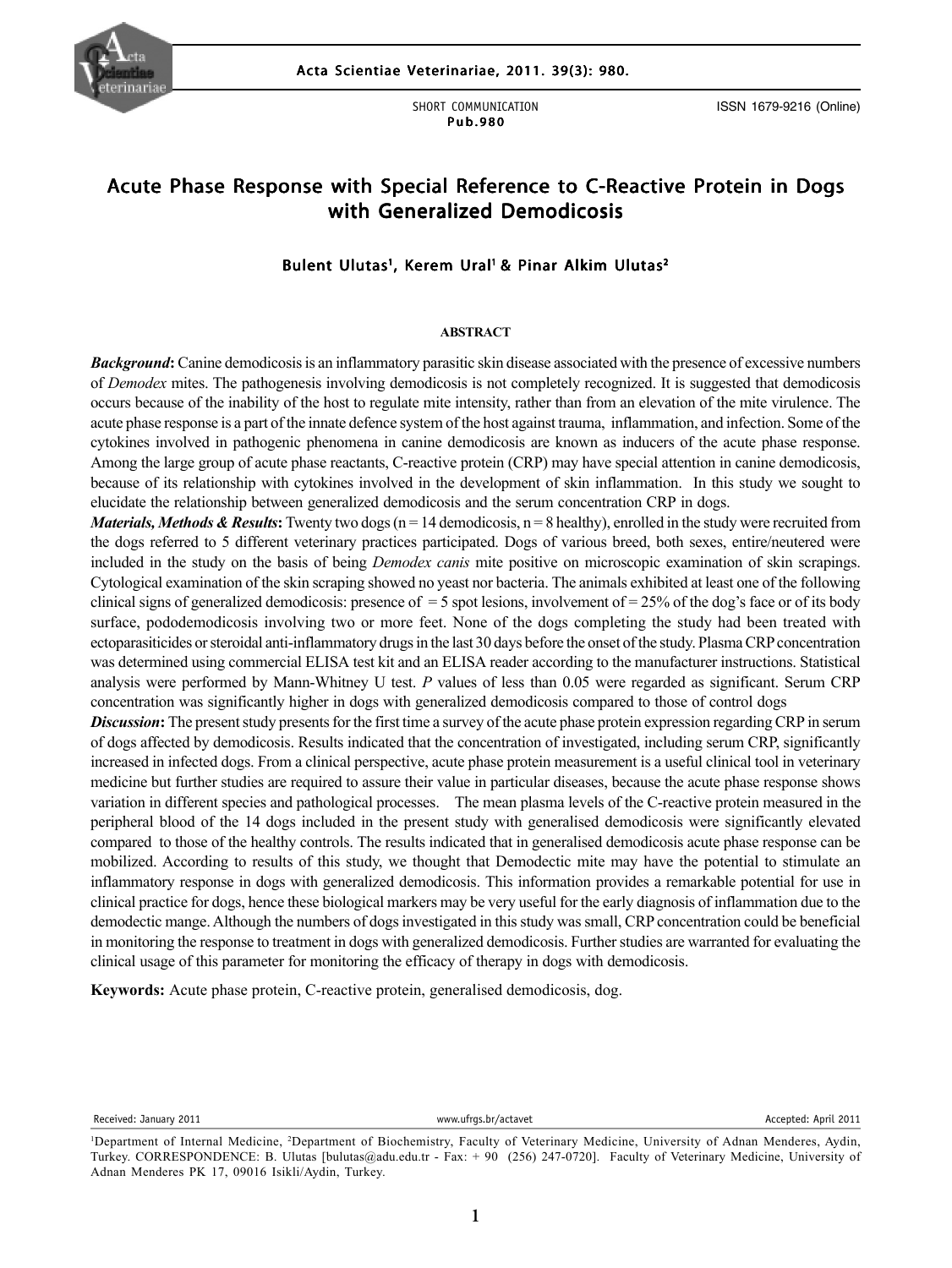## **INTRODUCTION**

Canine demodicosis is an inflammatory parasitic skin disease associated with the presence of excessive numbers of *Demodex* mites [6,11]. *Demodex* mites reside within hair follicles and, less commonly, sebaceous glands of the normal canine skin. Factors responsible for excessive proliferation of this normal skin commensal mite in dogs are not very well known, however genetic or acquired disorders influencing in immunity have been suggested to play a major role [11].

Demodicosis is classified as either localized or generalized regarding the extent of the disease. Localized demodicosis is a benign disease that mostly resolves spontaneously and is not normally associated with concurrent bacterial pyoderma. In contrast, generalized demodicosis is considered one of the most severe canine skin diseases and mostly involves secondary bacterial skin infections, which require administration of systemic antibiotics concomitantly with acaricidal treatment [8,9].

The pathogenesis involving demodicosis is not completely recognized. It is suggested that demodicosis occurs because of the inability of the host to regulate mite intensity, rather than from an elevation of the mite virulence. There is evidence suggesting that excessive proliferation of the *Demodex* mites in the affected dogs may be related with an underlying genetic or immunological disorder and they may be prone to develop demodicosis on a hereditary basis [12,13].

The acute phase response is a part of the innate defence system of the host against trauma, inflammation, and infection [5,10]. Some of the cytokines involved in pathogenic phenomena in canine demodicosis are known as inducers of the acute phase response. Among the large group of acute phase reactants, C-reactive protein (CRP) may have special attention in canine demodicosis, because of its relationship with cytokines involved in the development of skin inflammation [15]. CRP binds the changed biological material in peripheral blood, and may be functioning within blocking, detoxication and facilitation of elimination [14]. Elevated CRP concentration in the peripheral blood and other body fluids is due to the interaction between proinflammatory cytokines, their receptors and inhibitory factors [5]. Therefore, the changes in CRP concentrations in blood observed in various stages of disease activity are indirect indications of the participation of these cytokines in the pathogenic process [5].

Limited data on acute phase response in canine demodicosis infection exist. In this study we sought to elucidate the relationship between generalized demodicosis and the serum concentration CRP in dogs. Therefore the present study was carried to gain insight into the acute phase reaction during *Demodex* infection in dogs. CRP was selected because it is one of the most common acute phase protein in dogs.

### **MATERIALS AND METHODS**

### *Identification of dogs and clinical features*

Twenty two dogs ( $n = 14$  demodicosis,  $n = 8$ ) healthy), enrolled in the study were recruited from the dogs referred to 5 different veterinary practices participated. Dogs of various breed, both sexes, entire/ neutered were included in the study on the basis of being *Demodex canis* mite positive on microscopic examination of skin scrapings. Cytological examination of the skin scraping showed no yeast nor bacteria. The animals exhibited at least one of the following clinical signs of generalized demodicosis: presence of = 5 spot lesions, involvement of  $= 25\%$  of the dog's face or of its body surface, pododemodicosis involving two or more feet. Pregnant or lactating females were excluded. The dogs were kept under their routine housing conditions and were given their normal feed. None of the dogs completing the study had been treated with ectoparasiticides or steroidal antiinflammatory drugs in the last 30 days before the onset of the study.

# *Determination of serum CRP*

Blood samples were taken from the cephalic vein into heparinized tubes. Plasma was separated by centrifugation at 1700 *g* for 10 min and kept at - 20°C until analysis. Plasma CRP concentration was determined using commercial ELISA test kit<sup>1</sup> and an ELISA reader<sup>2</sup> according to the manufacturer instructions.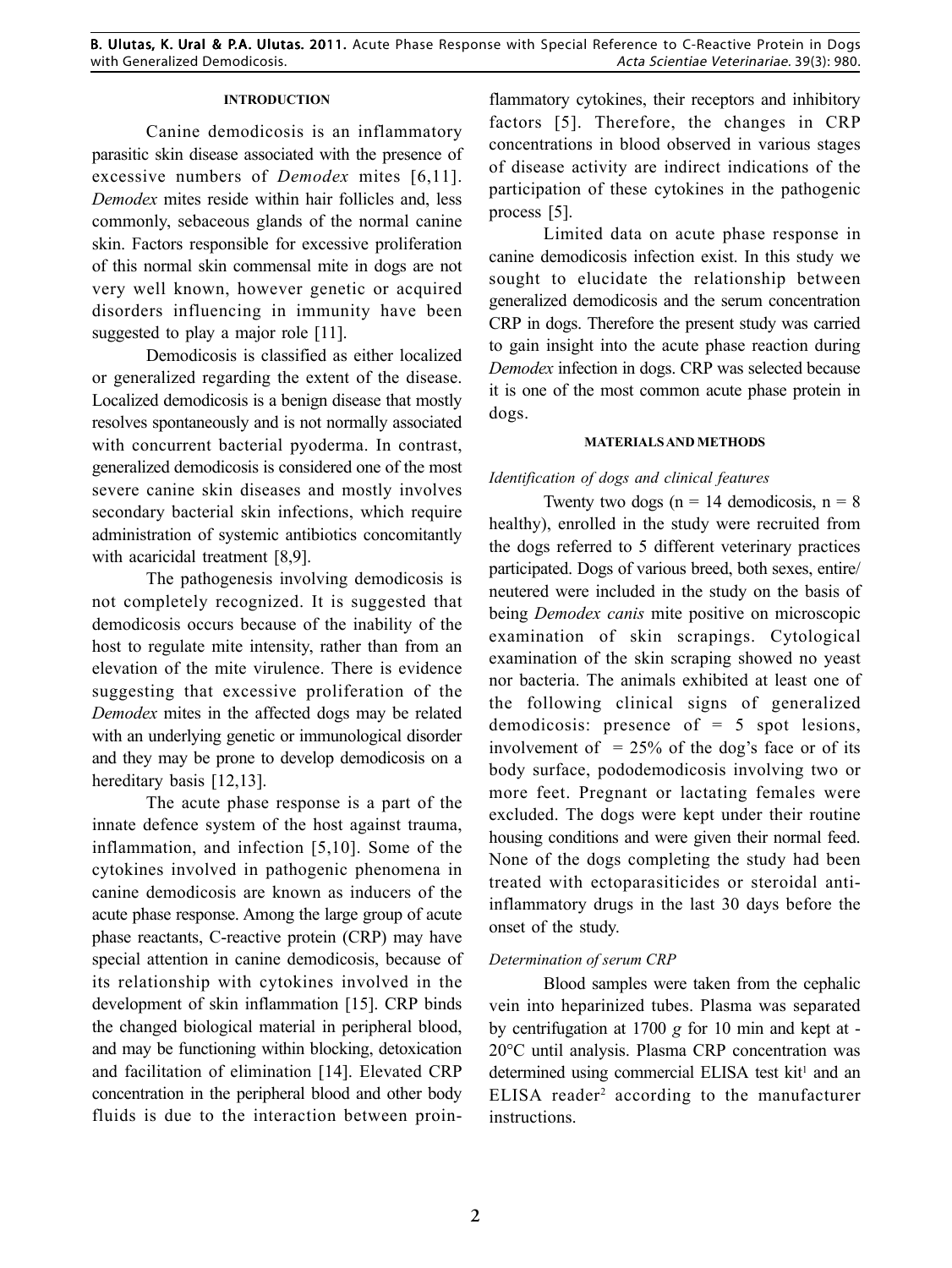# *Statistical analysis*

Statistical analysis were performed by Mann-Whitney U test. *P* values of less than 0.05 were regarded as significant.

#### **RESULTS**

Serum concentration of acute phase protein expressed as serum CRP concentration was determined on 8 healthy dogs and 14 dogs with generalized demodicosis. Results were presented in Table 1. Serum CRP concentration was significantly higher in dogs with generalized demodicosis compared to those of control dogs (Table 1).

### **DISCUSSION**

The present study presents for the first time a survey of the acute phase protein expression regarding CRP in serum of dogs affected by demodicosis. Results indicated that the concentration of investigated, including serum CRP, significantly increased in infected dogs.

From a clinical perspective, acute phase protein measurement is a useful clinical tool in veterinary medicine but further studies are required to assure their value in particular diseases, because the acute phase response shows variation in different species and pathological processes. CRP is reported

| <b>Table L.</b> Plasma concentration of C-reactiv protein in dogs with healthy and generalised demodicosis. |             |     |      |             |      |            |              |
|-------------------------------------------------------------------------------------------------------------|-------------|-----|------|-------------|------|------------|--------------|
|                                                                                                             |             | n   | mm   | max         | Mean | <b>SEM</b> |              |
| <b>CRP</b><br>$(\mu$ g/mL)                                                                                  | Demodicosis | -14 | 7.87 | 69,54 38,33 |      | 5.50       | ${}_{0.001}$ |
|                                                                                                             | Healthy     | 8   | 0.87 | 14,00       | 7.60 | 2.01       |              |

**Table1.** Plasma concentration of C-reactiv protein in dogs with healthy and generalised demodicosis.

to be the major acute phase protein in dogs [14]. CRP concentrations in healthy dogs are reported as 0.8- 14.0 µg/mL, without any sex predilection [7]. In dogs, plasma concentrations of CRP, serum amyloid-A and haptoglobin are increased in many infectious and inflammatory conditions, such as surgical trauma, polyarthritis, leptospirosis, bacterial and hemorrhagic enteritis, parvoviral infection, ehrlichiosis, and leishmaniasis [4]. The mean plasma levels of the Creactive protein measured in the peripheral blood of the 14 dogs included in the present study with generalised demodicosis were significantly elevated compared to those of the healthy controls (Table 1). The results indicated that in generalised demodicosis acute phase response can be mobilized.

Canine demodicosis is classified as either localized or generalized depending on the extent of skin lesions, and their immunological responses differ. Generalized demodicosis is considered one of the most severe canine skin diseases and mostly involves secondary bacterial skin infections. The decrease in the mitogen-stimulated response of peripheral blood mononuclear cells is more severe in generalised demodicosis than in localized demodicosis [2].

Exponsives play an important force in development of<br>immune response and its regulation [3], and thus Cytokines play an important role in development of cytokine profiles contribute to the effect of immunity level in the diseases. Some of the cytokines involved in pathogenesis in canine demodicosis are known as inducers of the acute phase response [15]. The vesicle-like folliculer pustules are lesions of clinically active demodicosis and are characterized by infiltration of the folliculer epitelium by CD3+ and CD8+ T lympocytes. These lymphocytes are cytotoxic T cells, which may cause an injury to the follicular epitelium in case of demodicosis [1]. We consider it important that our group of subject evidenced elevated concentration of CRP during the course of active disease. Change in CRP activity indirectly confirm participation of proinflammatory cytokines in the generalised demodicosis process. The folliculer epitelium contain a considerable number of inflammatory cells, including T lymphocytes, macrophages, neutrophils, and eosinophils. Inflammatory cytokines (eg. tumor necrosis factor [TNF]- $\alpha$ , interleukin [IL]-1, IL-6 are released from these cells in tissue damage. In our study, the significant change in plasma CRP concentration might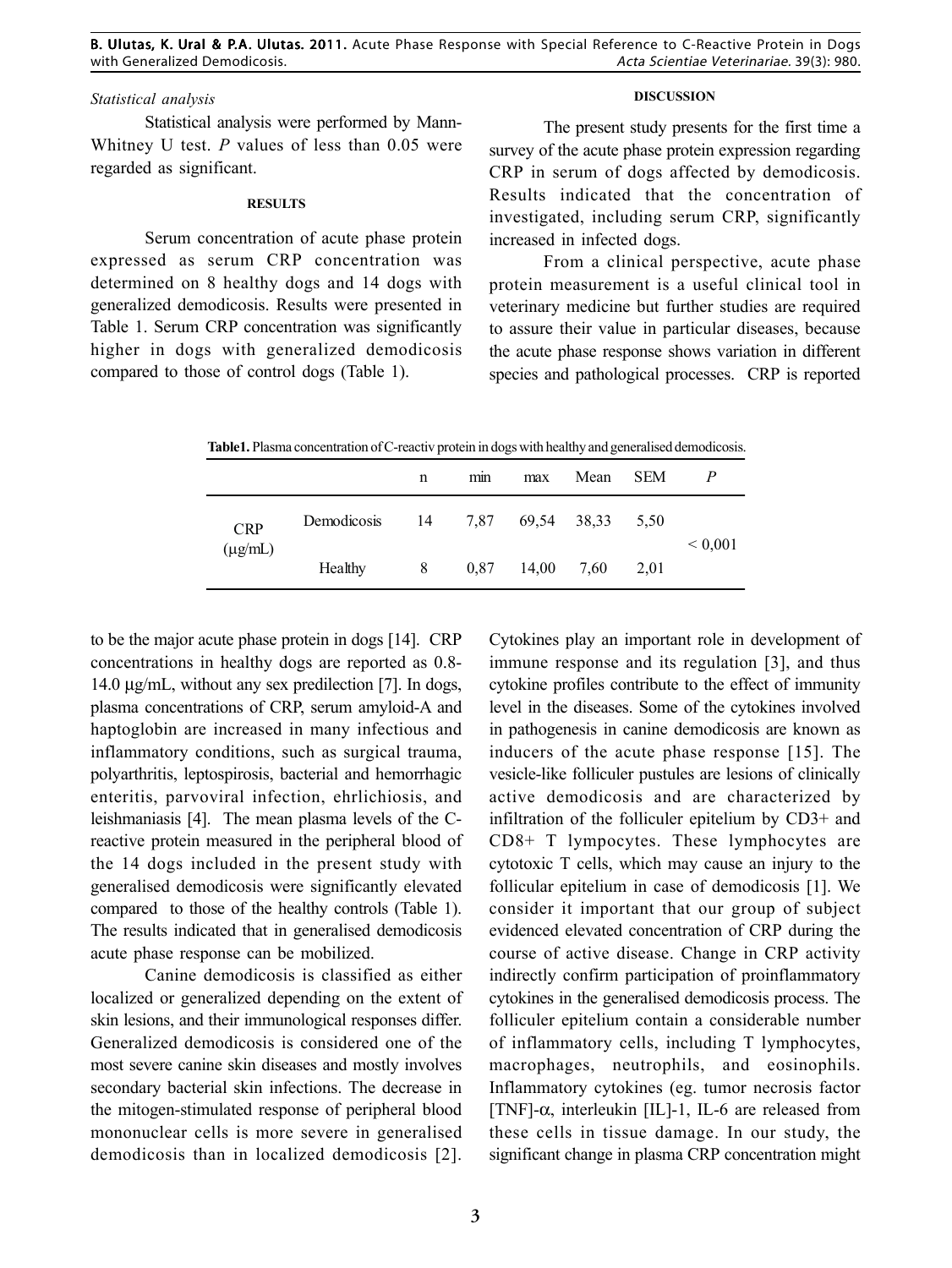B. Ulutas, K. Ural & P.A. Ulutas. 2011. Acute Phase Response with Special Reference to C-Reactive Protein in Dogs with Generalized Demodicosis. Acta Scientiae Veterinariae. 39(3): 980.

be related to the release of inflammatory cytokines from folliculer epitelium as a result of the inflammatory response in the affected lesional sites.

According to results of this study, we thought that Demodectic mite may have the potential to stimulate an inflammatory response in dogs with generalized demodicosis. This information provides a remarkable potential for use in clinical practice for dogs, hence these biological markers may be very useful for the early diagnosis of inflammation due to the demodectic mange. Although the numbers of dogs investigated in this study were small, CRP concentration could be beneficial in monitoring the response to treatment in dogs with generalized demodicosis. Further studies are warranted for evaluating the clinical usage of this parameter for monitoring the efficacy of therapy in dogs with demodicosis.

SOURCES AND MANUFACTURERS 1 Tridelta Ltd., Kildare, Ireland. 2 Anthos2010, Eugendorf, Austria.

*Declaration of interest***.** The authors report no conflicts of interest. The authors alone are responsible for the content and writing of the paper.

#### **REFERENCES**

- **1 Akilov O.E. & Mumcuoglu K.Y. 2004.** Immune response in demodicosis. *Journal of the European Academy of Dermatology and Venereology.* 18(4): 440-444.
- **2 Barriga O.O., Al Martin S. & Wyman M. 1992**. Evidence of immunosuppression by *Demodex canis. Veterinary Immunology and Immunopathology*. 32(1-2): 37-46.
- **3 Bloom B.R., Salgame P. & Diamond B. 1992.** Revisiting and revising suppressor T cells*. Immunology Today*. 13(4): 131- 136.
- **4 Ceron J.J., Eckersal P.D. & Subiela S.M. 2005**. Acute phase proteins in dogs and cats: current knowledge and future perspectives. *Veterinary Clinical Pathology*. 34(2): 84-99.
- **5 Eckersall P.D. 2000.** Recent advances and future prospects for the use of acute phase proteins as markers of disease in animals. *Revue de Médecine Vétérinaire*. 151(7): 577-584.
- **6 Gortel K. 2006**. Update on canine demodicosis. *Veterinary Clinics of North America Small Animal Practice*. 36(1): 229- 241.
- **7 Kuribayashi T., Shimada T., Matsumoto M., Kawato K., Honjyo T., Fukuyama M., Yamamoto Y. & Yamamoto S. 2003.** Determination of serum C-reactive protein (CRP) in healthy Beagle dogs of various ages and pregnant Beagle dogs. *Experimental Animals.* 52(5): 387-390.
- **8 Mueller R.S. 2004**. Treatment protocols for demodicosis: an evidencebased review. *Veterinary Dermatology.* 15(2): 75-89.
- **9 Paradis M. 1999**. New approaches to the treatment of canine demodicosis. *Veterinary Clinics of North America Small Animal Practice*. 29(6): 1425-1436.
- **10 Petersen H.H., Neilsen J.P. & Heegaard P.M.H. 2004.** Application of acute phase protein measurements in veterinary clinical chemistry. *Veterinary Research*. 35(2): 163-187.
- **11 Sarkar P., Mkherjee J., Ghosh A., Bhattacharjee M., Mahato S., Chakraborty A., Mondal M., Banerjee C. & Chaudhuri S. 2004.** A comparative analysis of immunosuppression and recovery with conventional and immunotherapeutic protocols in canine generalized demodicosis: a newer insight of immunotherapeutic efficacy of T 11TS. *Immunological Investigations.* 33(4): 453-468.
- **12 Scott D.W., Miller W.H. & Griffin C.E. 2001.** Parasitic Skin Diseases. In: *Muller and Kirk's Small Animal Dermatology*. 6th edn. Saunders: Philadelphia, pp.423-516.
- **13 Shipstone M. 2000**. Generalised demodicosis in dogs, clinical perspective. *Australian Veterinary Journal*. 78(4): 240-242.
- **14 Steel D.M. & Whitehead A.S. 1994**. The major acute phase reactants: C reactive protein, serum amyloid P component and serum amyloid A protein. *Immunology Today*. 15(2): 81-88.